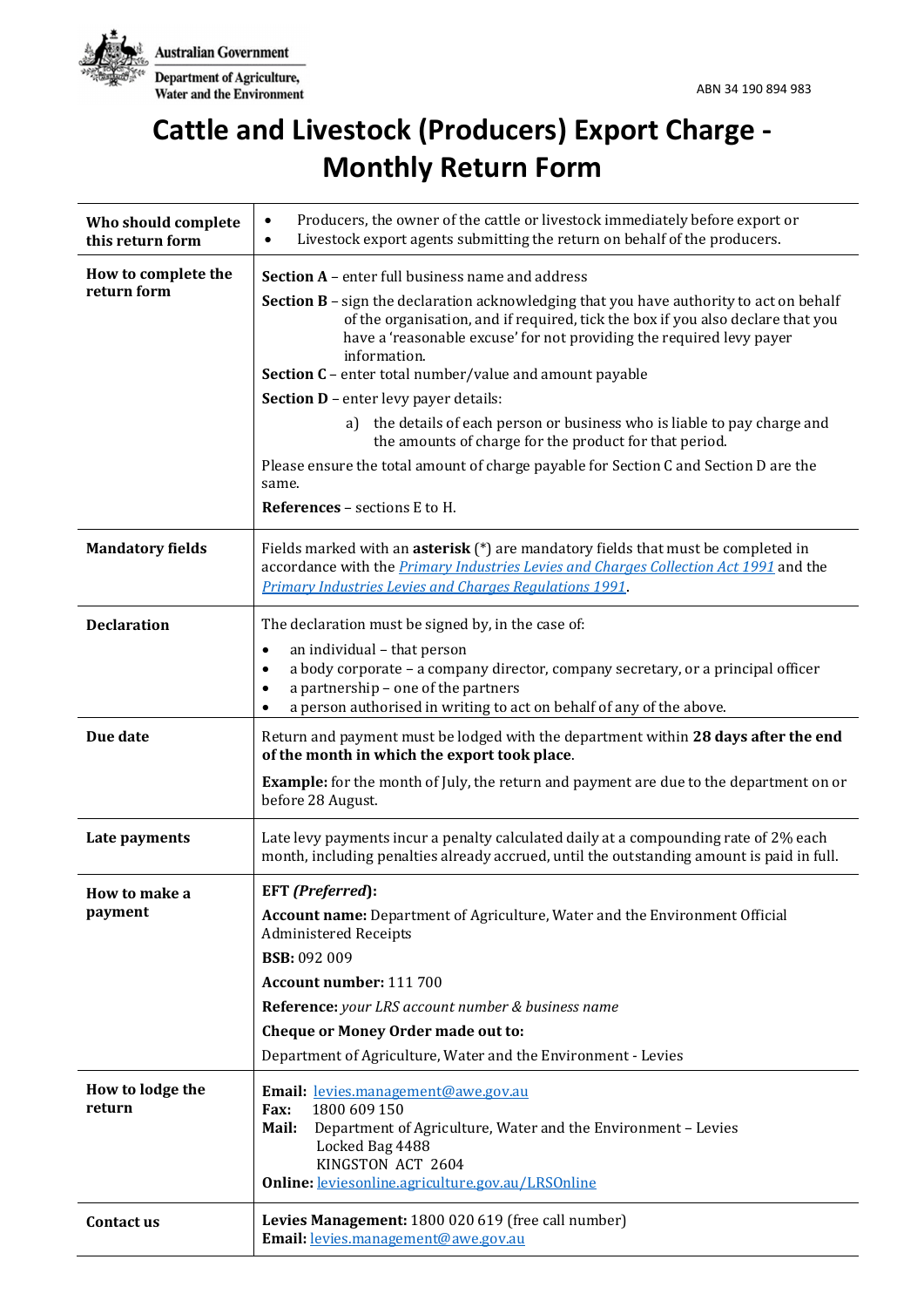

## **Cattle and Livestock (Producers) Export Charge - Monthly Return Form**

## **SECTION A: Lodgement details**

| LRS account number                                                                    |                                     | Month ended* |    |  |  |  |  |  |
|---------------------------------------------------------------------------------------|-------------------------------------|--------------|----|--|--|--|--|--|
| Please note that your LRS account number is required for account management purposes. |                                     |              |    |  |  |  |  |  |
| $ABN^*$                                                                               |                                     | $ACN^*$      |    |  |  |  |  |  |
| Full business name*                                                                   |                                     |              |    |  |  |  |  |  |
| Business address*<br>(not a P.0. box)                                                 |                                     |              |    |  |  |  |  |  |
| Postal address*                                                                       |                                     |              |    |  |  |  |  |  |
| Phone                                                                                 |                                     | Fax          |    |  |  |  |  |  |
| Email                                                                                 |                                     |              |    |  |  |  |  |  |
| Method of payment:                                                                    | Money Order<br><b>EFT</b><br>Cheque | Charge paid* | \$ |  |  |  |  |  |
|                                                                                       | Date deposited: ____/_              |              |    |  |  |  |  |  |
| <b>SECTION B: Declaration</b>                                                         |                                     |              |    |  |  |  |  |  |

**Declaration: I declare that to the best of my knowledge the information contained on this return form and any attachments is correct in every essential detail.** Giving false or misleading information is a serious offence.

**Provision of levy payer information:** this part is not applicable if the producer lodges the return**.** 

It is a legislative requirement to provide, in respect of each levy payer to which the return relates, the following *levy payer information:* name, address, contact details (phone number and/or email addresses), ABN (if any) and ACN (if any). If you have **not** provided all the required levy payers' details you must declare below that you are unable to provide all or some of the levy payer information, but you have a '**reasonable excuse**' (refer to section H of this form).

| Title | First name* | Last name* |
|-------|-------------|------------|
|       |             |            |

By signing this form, I acknowledge that I have the authority to sign this declaration as a company director, company secretary or principal officer of the body corporate, partner, owner or other person, authorised in writing to act on behalf of this organisation.

I have **not** provided all levy payer information required under the Collection Regulations and declare that I am unable to provide the levy payer information which is missing but that I have a **reasonable excuse**.

| Signature <sup>*</sup> |
|------------------------|
|------------------------|

**IMPORTANT:** It is an offence of strict liability under subsection 24(1) of the *Primary Industries Levies and Charges Collection Act 1991* (**Act**) to refuse or fail to give a return or information that you are required to give in the Act. If you fail to provide the information required under sub regulations 10(4A) and (4B) of the Primary Industries Levies and Charges Collection Regulations 1991 without a reasonable excuse, you may be subject to criminal prosecution.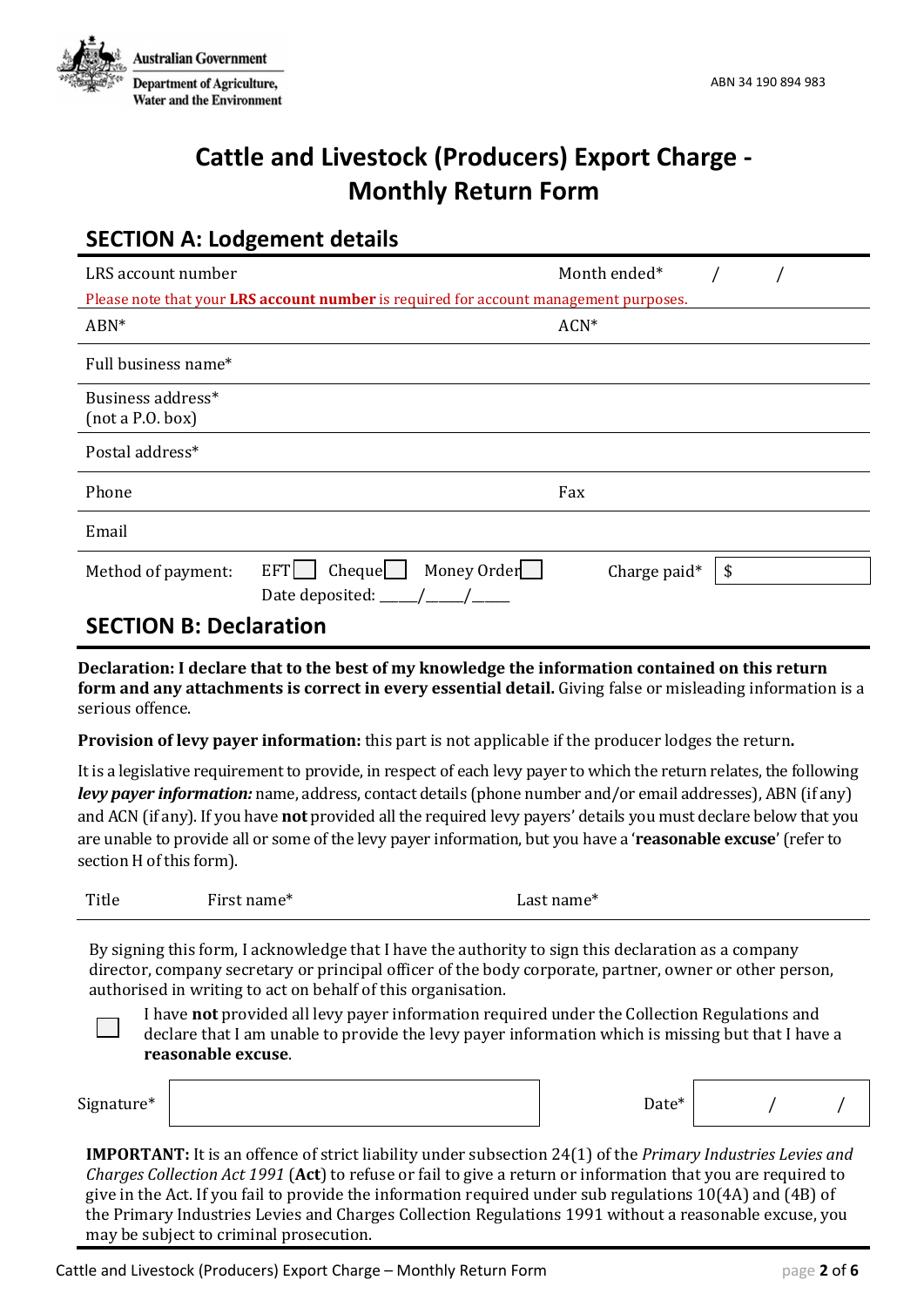

## **SECTION C: Total number/value exported by producer and amount payable**

| <b>Cattle</b>       |                                                     |                                     |                                                                     |                                             |                                                              |
|---------------------|-----------------------------------------------------|-------------------------------------|---------------------------------------------------------------------|---------------------------------------------|--------------------------------------------------------------|
| Product             | (i)<br><b>Total cattle delivered</b><br>for export* | (ii)<br>Exempt<br><b>Deliveries</b> | $(i) - (ii) = (iii)$<br><b>Total number of</b><br>chargeable cattle | (iv)<br>Rate of<br>charge at<br>\$ per head | $(iii) \times (iv) =$<br><b>SUB TOTAL</b><br>Charge payable* |
| Cattle grass fed    |                                                     |                                     |                                                                     | \$5.00                                      | A                                                            |
| <b>Bobby Calves</b> |                                                     |                                     |                                                                     | \$0.90                                      | B                                                            |
| Cattle lot-fed      |                                                     |                                     |                                                                     | \$5.00                                      |                                                              |

#### **Sheep and Lamb deliveries where maximum charge rates are NOT PAYABLE**

| Product                               | (i)<br><b>Total number</b><br>delivered for<br>$export*$ | (ii)<br>Exempt<br>deliveries | $(i) - (ii) = (iii)$<br><b>Total number</b><br>of chargeable<br>livestock | (iv)<br><b>TOTAL Free-</b><br>On-Board<br>(FOB) value | (v)<br>Rate of<br>charge at<br>% of FOB<br>value | $(iv) \times (v) =$<br><b>SUB TOTAL</b><br>Charge payable* |
|---------------------------------------|----------------------------------------------------------|------------------------------|---------------------------------------------------------------------------|-------------------------------------------------------|--------------------------------------------------|------------------------------------------------------------|
| Sheep sale at<br>\$5 to \$10 per head |                                                          |                              |                                                                           |                                                       | 2%                                               | D                                                          |
| Lambs sale at<br>\$5 to \$75 per head |                                                          |                              |                                                                           |                                                       | 2%                                               | E.                                                         |

#### **Sheep, lamb and goats deliveries where maximum charge rates are PAYABLE**

| Product                          | (i)<br><b>Total number</b><br>delivered for export* | (ii)<br>Exempt<br>deliveries | $(i) - (ii) = (iii)$<br><b>Total number of</b><br>chargeable livestock | (v)<br>Rate of<br>charge at<br>\$ per head | $(iii) \times (iv) =$<br><b>SUB TOTAL</b><br>Charge payable* |
|----------------------------------|-----------------------------------------------------|------------------------------|------------------------------------------------------------------------|--------------------------------------------|--------------------------------------------------------------|
| Sheep sale over<br>\$10 per head |                                                     |                              |                                                                        | \$0.20                                     |                                                              |
| Lambs sale over<br>\$75 per head |                                                     |                              |                                                                        | \$1.50                                     | G                                                            |
| Goats                            |                                                     |                              |                                                                        | \$0.377                                    | н                                                            |

| <b>TOTAL Charge Payable (A to H)</b> $\frac{1}{2}$ |  |
|----------------------------------------------------|--|
|----------------------------------------------------|--|

Alternatively, you can lodge your return online at: leviesonline.agriculture.gov.au/LRSOnline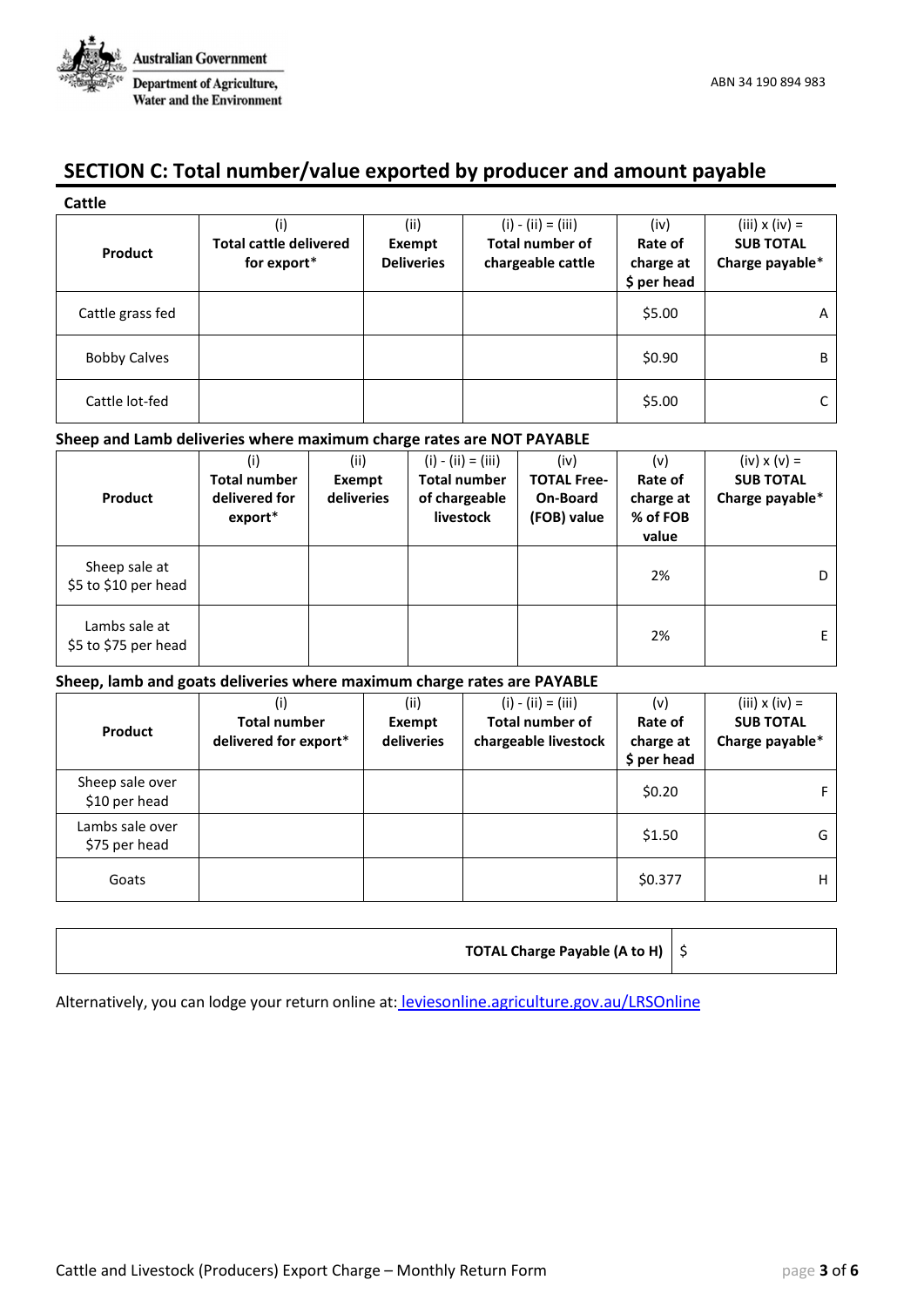

#### **COPY THIS PAGE AS REQUIRED AND NUMBER SEQUENTIALLY**

#### **SECTION D: Levy payer details - please record details of the producers, the owners of the cattle or livestock immediately before export**

| ABN/ACN* | <b>Full Name*</b> | Address* | <b>Email and/or Phone*</b>              | Product                                 | <b>Total</b><br><b>Number</b><br>of chargeable<br>transactions* | <b>Total Value</b><br>of chargeable<br>transactions* | Charge<br>payable*       |
|----------|-------------------|----------|-----------------------------------------|-----------------------------------------|-----------------------------------------------------------------|------------------------------------------------------|--------------------------|
|          |                   |          |                                         | Cattle - Grass fed                      |                                                                 |                                                      | \$                       |
|          |                   |          |                                         | <b>Bobby calves</b>                     |                                                                 |                                                      | $\vert \mathsf{s} \vert$ |
|          |                   |          |                                         | Cattle - Lot-fed                        |                                                                 |                                                      | \$                       |
|          |                   |          |                                         | Sheep - sale at \$5<br>to \$10 per head |                                                                 |                                                      | \$                       |
|          |                   |          |                                         | Lamb – sale at \$5<br>to \$75 per head  |                                                                 |                                                      | l\$                      |
|          |                   |          |                                         | Sheep - sale over<br>\$10 per head      |                                                                 |                                                      | \$                       |
|          |                   |          |                                         | Lamb - sale over<br>\$75 per head       |                                                                 |                                                      | \$                       |
|          |                   |          |                                         | Goats                                   |                                                                 |                                                      | \$                       |
|          |                   |          |                                         | Cattle - Grass fed                      |                                                                 |                                                      | \$                       |
|          |                   |          |                                         | Bobby calves                            |                                                                 |                                                      | $\vert \mathsf{s} \vert$ |
|          |                   |          |                                         | Cattle - Lot-fed                        |                                                                 |                                                      | $\vert \mathsf{s} \vert$ |
|          |                   |          | Sheep - sale at \$5<br>to \$10 per head |                                         |                                                                 | \$                                                   |                          |
|          |                   |          | Lamb - sale at \$5<br>to \$75 per head  |                                         |                                                                 | ۱\$                                                  |                          |
|          |                   |          | Sheep - sale over<br>\$10 per head      |                                         |                                                                 | \$                                                   |                          |
|          |                   |          | Lamb - sale over<br>\$75 per head       |                                         |                                                                 | \$                                                   |                          |
|          |                   |          |                                         | Goats                                   |                                                                 |                                                      | \$                       |

#### The total of all charge payable entered in Section D must match the total charge payable in Section C. TOTAL CHARGE \$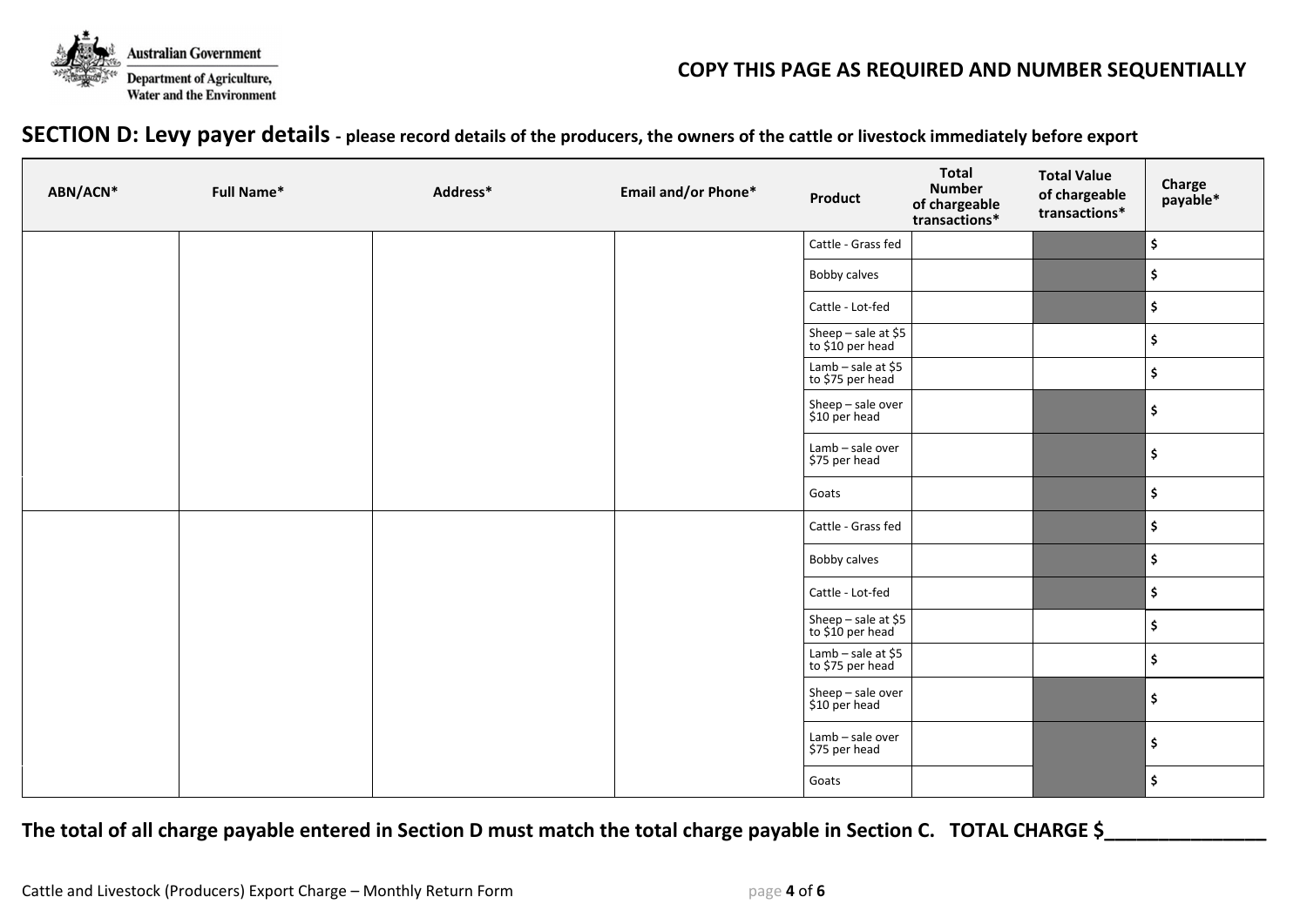

## **SECTION E: Exemptions**

The Cattle (Producers) Export Charge does not apply to exported dairy cattle.

The Livestock (Producers) Export Charge does not apply to exported lambs or sheep that are valued at less than \$5.00 per head.

## **SECTION F: Definitions**

A producer is the person who owns the cattle or livestock immediately before export from Australia.

An exporter may become the producer if the cattle were purchased by the exporter and the exporter owns the cattle for 60 days or more (starting on the date of purchase and ending on the date of export); or the period for which the cattle must remain in quarantine before being exported, whichever period is longer.

An exporter may become the producer if the goats, lambs and sheep were purchased by the exporter and the exporter owns the livestock for 30 days or more (starting on the date of purchase and ending on the date of export); or a period for which the livestock must remain in quarantine before being exported, whichever period is longer.

Cattle means bovine animals other than buffalo.

Livestock means goats, lambs and sheep.

A bobby calf means a bovine animal (other than a buffalo or a head of lot-fed cattle) which:

- a. at the time when it was exported, had or has a liveweight that did not or does not exceed 80kgs or
- b. has not had its liveweight determined at the time when it is exported but which, in the opinion of the intermediary, would, if slaughtered at that time, have constituted or constitute a carcase whose dressed weight would not have exceeded or would not exceed 40kgs.

Value per head of animals being exported is taken to be the free-on-board value per head of the animals.

### **SECTION G: Privacy notice**

Personal information collected on the Cattle and Livestock (Producers) Export Charge Return or in any other form supplied by you to the Department of Agriculture, Water and the Environment (the Department) for the purposes of the lodging a return with the department will be treated in accordance with the Privacy Act 1988 and any relevant guidelines.

#### **Personal information**

'Personal information' means information or an opinion about an identified individual, or an individual who is reasonably identifiable.

The collection of mandatory information as denoted by an asterisk  $(*)$  is authorised by the Primary Industries *Levies* and *Charges Collection Act 1991* (the Act) and the *Primary Industries Levies and Charges Collection Regulations 1991* for the purpose of administering the Cattle (Producers) Export Charge and the Livestock (Producers) Export Charge.

If you do not provide the mandatory information requested in this form, you will be in breach of the Act and the Department may be required to take action. The Department will also be unable to administer the Cattle (Producers) Export Charge and the Livestock (Producers) Export Charge if the mandatory information is not provided. The personal information collected may include

Cattle and Livestock (Producers) Export Charge – Monthly Return Form